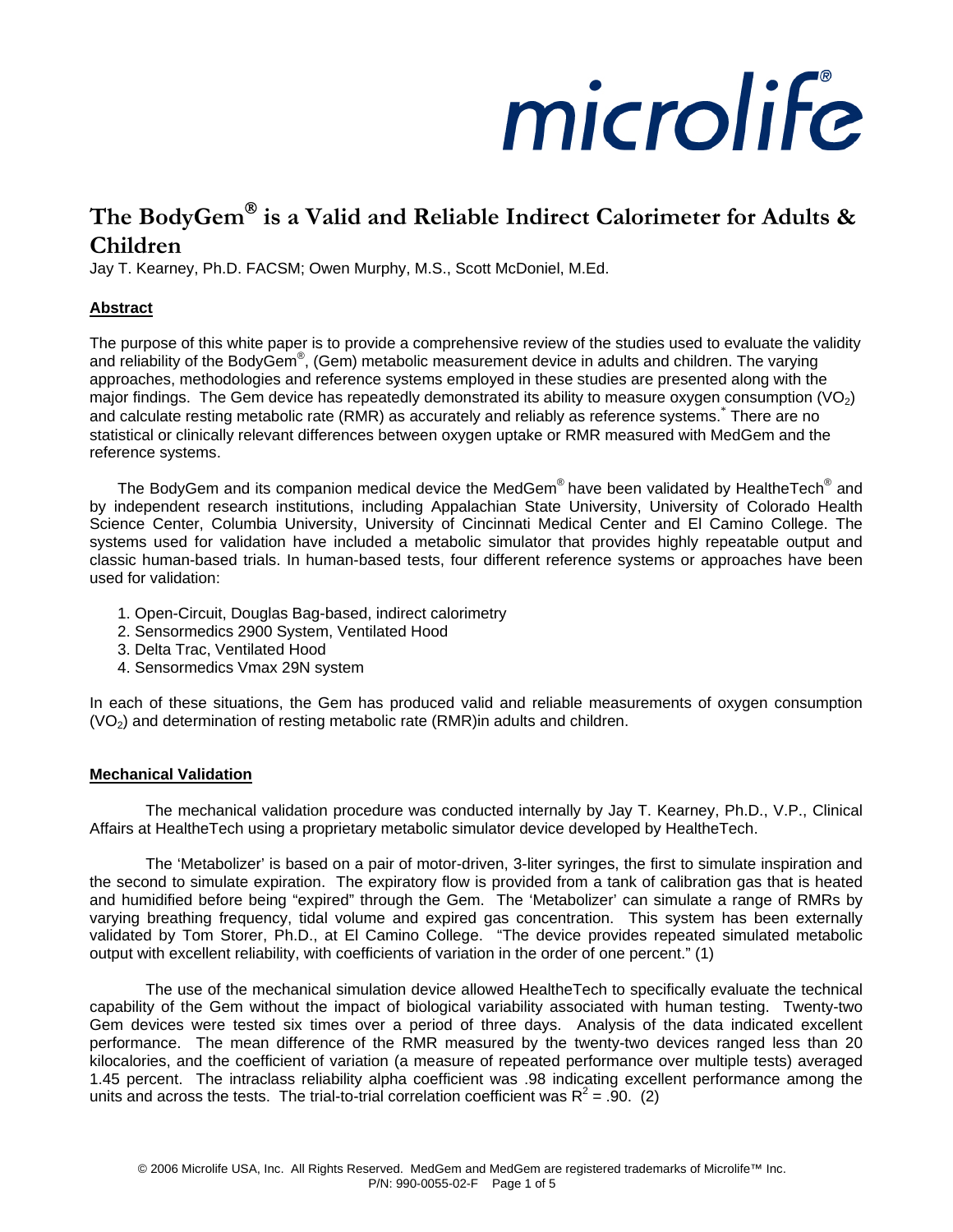#### **Validation vs. Reference Systems – Human Testing**

The validity and reliability of the Gem device has been repeatedly demonstrated using a variety of reference systems or approaches. The majority of these trials have been conducted by independent researchers and have been published in peer-reviewed journals, presented at professional meetings, or are currently submitted for review and publication.

#### a. Douglas Bag vs. Gem: Appalachian State University – Nieman

David Nieman, Ph.D., at Appalachian State University recruited 63 subjects (age 21–69 years, BMI 19.1-56.2 m/kg<sup>2</sup>) to validate the Gem against the Douglas Bag (DB). Subjects were fasted and rested and were tested four times each for  $VO<sub>2</sub>$  and RMR on two separate days. During each testing session, the order of the devices was initiated randomly and continued in an alternating sequence (i.e. Gem, DB, Gem, DB). The order of devices was reversed for the second day of testing.

The DB portion of the study employed standard open-circuit indirect calorimetry using calibrated Amatek  $O<sub>2</sub>$  and  $CO<sub>2</sub>$  analyzers and a Rayfield gasometer. The DB technique is generally considered the 'gold standard' of indirect calorimetry because each of the variables is measured independently via calibrated and traceable instrumentation.

The results of this study were presented at the 2001 North American Association for the Study of Obesity (NAASO) meeting in Quebec City (3) and at 2002 Nutrition Week Conference (4) in San Diego, CA. The manuscript was published in the May 2003 issue of the *Journal of the American Dietetic Association* (5). The data indicated a mean RMR difference of less than 1 percent between the Gem and DB. The correlation between the performance of the Gem device and the DB was  $r = .89$ . Additionally, there was no systematic effect of the difference between the Gem and the DB across metabolic rates from approximately 1,100 kilocalories to almost 2,500 kilocalories, and across subjects grouped by BMI. The test-to-test repeatability using the Gem device was consistently in the range of  $r = .90$ .

The authors concluded that the Gem, "… is an accurate and reliable device for measuring oxygen consumption and calculating RMR during repeated tests within a day, single tests on separate days, or when measurements are averaged." (5)

#### b. Douglas Bag vs. Gem: HealtheTech, Inc. – Kearny

In February 2002, 32 subjects were tested four times each on two separate days. Testing order and gas analysis procedures were comparable to the design and instrumentation used by Nieman. The overall mean oxygen uptake was 225.6 ml O<sub>2</sub>/min (approximately 1,566 kcals/day) and 234 ml O<sub>2</sub>/min (1,621 kcals/day) for the Gem and DB, respectively. This difference of 9.17 ml  $O_2$ /min is less than 4 percent of RMR and it is neither statistically nor clinically meaningful. The test-to-test R<sup>2</sup> in the internal study was .86, indicating a strong degree of repeatability. (6)

In May of 2003, a second internal validation was completed using identical methodology and instrumentation. The mean RMR was 1,525+43 kcals/day, and 1,534+30 kcals/day for the Gem and DB, respectively (a difference of only 8 kcals/day or 0.6%). These results were highly repeatable, with an intraclass correlation coefficient alpha = .97. (7)

#### c. Sensormedics 2900 VH vs. Gem: UC Health Science Center – Melanson

A second external or independent validation trial of the Gem device was completed at the Center for Human Nutrition and Department of Preventive Medicine and Biometrics, University of Colorado Health Sciences Center, with Ed Melanson, PhD as the principal investigator. A poster abstract of these data was presented at Nutrition Week in 2003 (8), and the manuscript was published in the *International Journal of Obesity* (9). In this particular trial, the validity and reliability of the Gem was compared to RMR measurements obtained from a standard metabolic cart, the Sensormedics 2900 Ventilated Hood System (SM2900). RMR was measured twice on two different mornings in 47 healthy adults. On each morning, the RMR was measured using both the metabolic cart and the Gem device. The pre-measurement protocol was the classic procedure for clinical determination of resting metabolic rate: (a) 12-hr post-prandial, (b) no strenuous exercise for 24 hours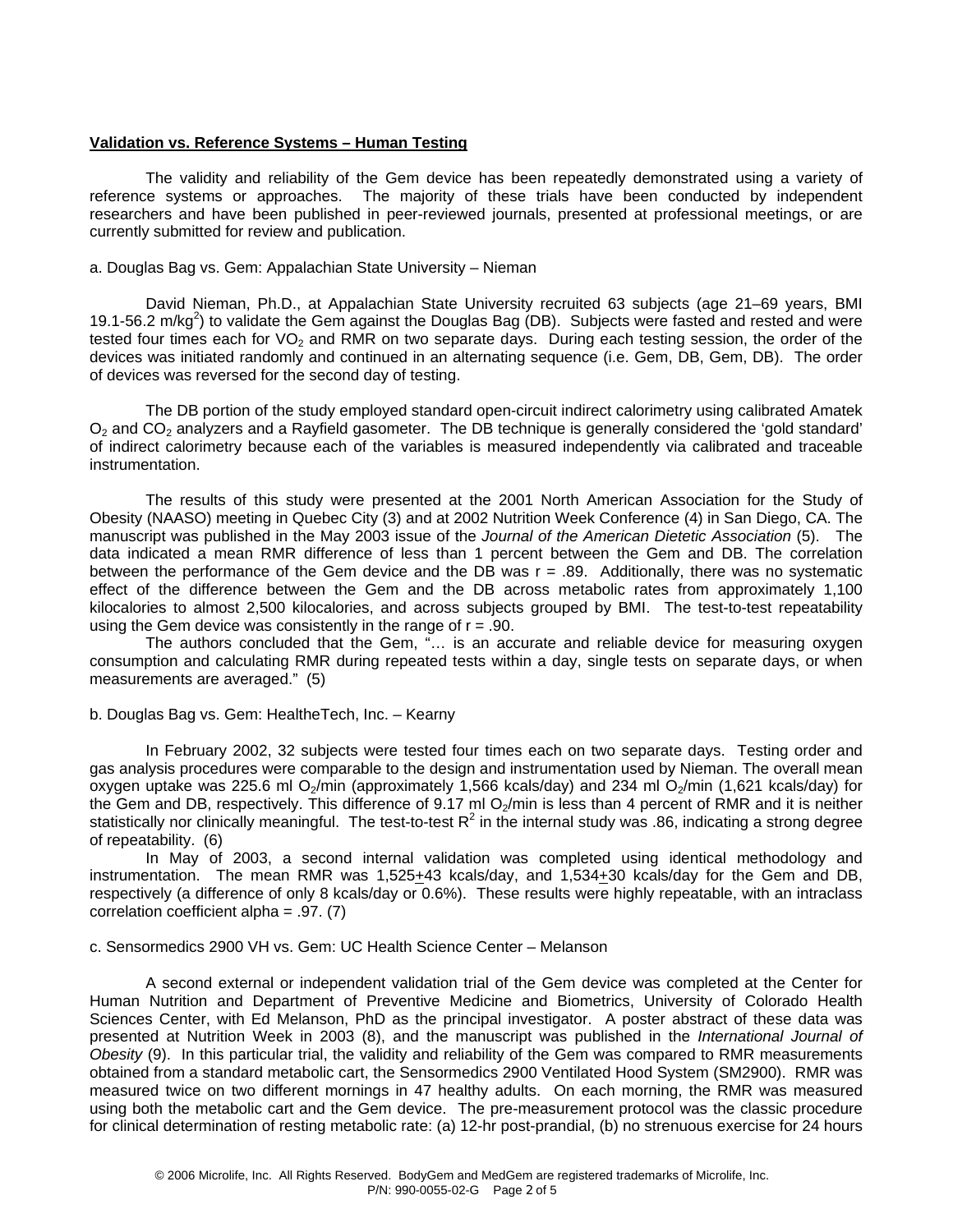and (c) no smoking or stimulants for 2 hours. The results indicated strong agreement in RMR measured by the Gem device or the SM2900. The trial-to-trial intraclass reliability coefficients were above .90 for both the devices. Additionally, the RMR measured with the Gem and the SM2900 were highly correlated ( $r = .92$ ).

The initial analysis of the data indicated that RMR measured with the Gem device was about 80 kcals (approximately 5 percent higher) than RMR measured with the Sensormedics system. However, upon review of the test methodology, it was determined that the position used for testing with the Gem device was slightly different than the position used when testing with the SM2900. The researchers subsequently tested a subgroup of 10 individuals to determine the approximate energy cost of this difference. It was determined that the cost was approximately equal to 60 kcals/day and, therefore, it was concluded that the ability to measure RMR with the Gem device and the SM2900 were comparable. To quote…"The Gem provides a valid and reliable measurement of RMR. The ease of use and low cost make the Gem a viable option for measuring RMR."(8). Additionally, the authors demonstrated that the Gem device provided a more accurate measurement of RMR in overweight and obese subjects than would be obtained using the Harris-Benedict estimation equation.

#### d. Delta Trac vs. Gem: Columbia University – Heymsfield

 Steven Heymsfield, Ph.D., used fifteen healthy subjects to investigate RMR and the thermic effect of food (TEF) following a 600 kcal liquid breakfast meal. RMR and TEF were measured at rest and for 7 hours post-prandial using a Delta Trac metabolic cart (DT) and the Gem device. The results indicated no statistically significant difference in either RMR or TEF with the two systems. Average daily energy expenditure measurements with DT and MG were significantly correlated ( $r = .93$ ). There was no difference in average RMR between the two methods (1551.2  $\pm$  106.9 kcal/d vs. 1557.9  $\pm$  85.6 kcal/d, for DT and MG, respectively). The researchers concluded that: "A novel hand-held energy expenditure measuring device can accurately track postprandial energy expenditure relative to a commonly used indirect calorimetry system and could therefore be used in clinical settings and large-scale trials to asses RMR and TEF."(10-12)

#### e. Delta Trac vs. Gem: University of Cincinnati Medical Center– Stewart

 Stewart, Branson and Goody designed a unique system that allowed the Gem device to be supported inside the ventilation canopy of a Delta Trac calorimeter (DT). This system allowed RMR to be measured simultaneously using the Gem and the DT. Twelve men and 38 women completed the testing, which was done under standard clinical conditions for measurement of RMR. The measured  $VO<sub>2</sub>$  and RMR values using the two systems were highly correlated and virtually identical: difference in  $VO<sub>2</sub> = 0.58$ ml O<sub>2</sub> and difference in RMR = 5 kcals/day. The authors concluded that, "The results of this study indicate that the [Gem] device can be used to accurately measure RMR and oxygen consumption in capacities where a traditional metabolic cart would not be practical or cost-effective …" (13,14)

## f. Multisystem Validation vs. Gem: El Camino College – Storer

 Tom Storer, Ph.D., at El Camino College has recently completed a comprehensive validation trial that compared the ability of the Gem device, Delta Trac metabolic cart (DT), Sensormedics Vmax29N metabolic cart (Vmax), and Douglas Bag based indirect calorimetry (DB) to measure RMR. Forty-two subjects reported to the laboratory after an overnight fast, no exercise, and abstention from smoking or stimulants and completed a RMR test using each of the 4 systems. Device order was randomized. The mean difference in RMR between the BodyGem and DT, Vmax, and DB systems were 10, 42, and 24 kcals/day, respectively. The intraclass correlation coefficient among the 4 devices was alpha = .98. Bland-Altman plots revealed that the distribution of differences among the measurement systems was very comparable and there was no trend across the range of metabolic rates. (15)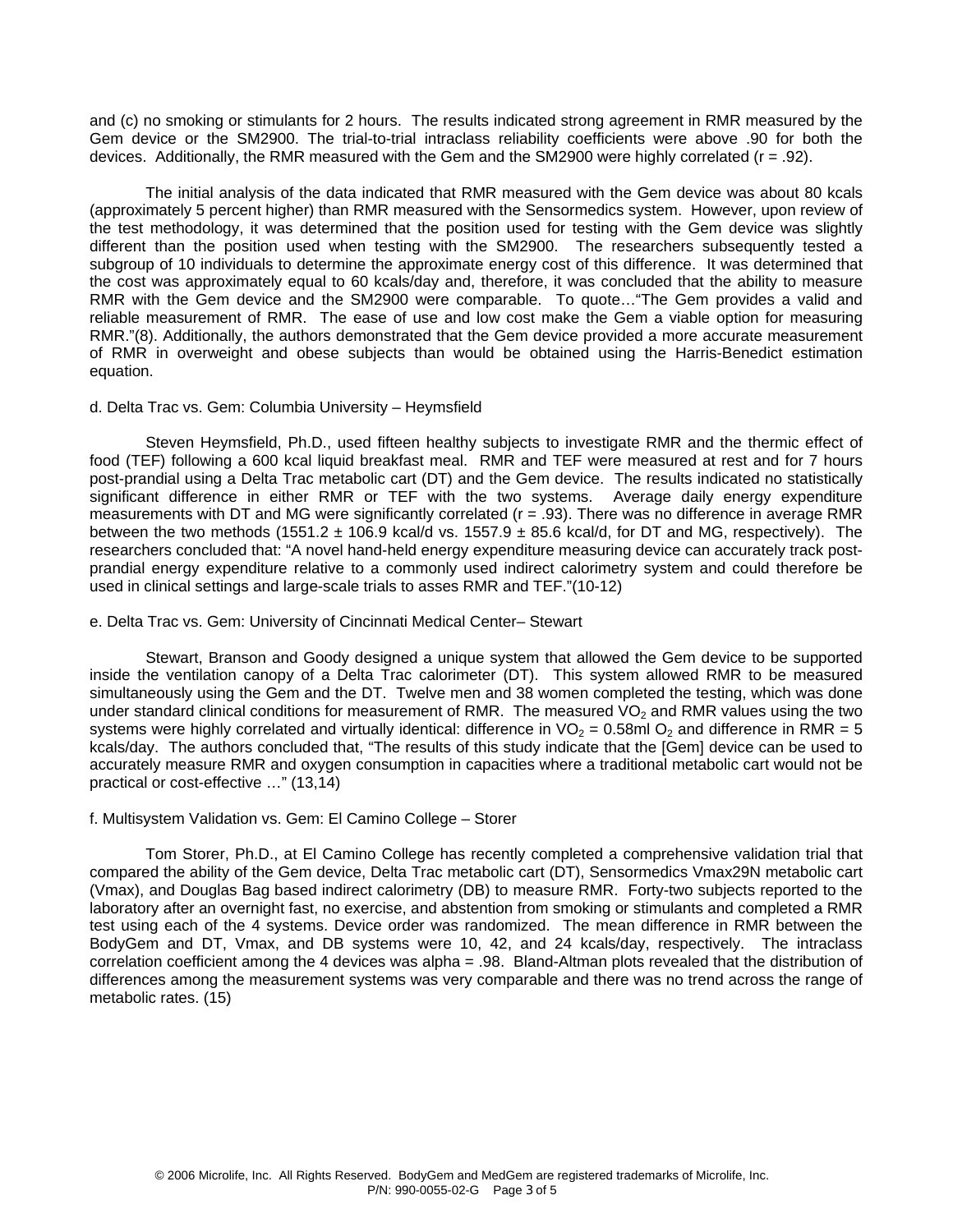h. Douglas Bag vs. Gem in Children: Appalachian State University – Nieman

Nieman and colleagues recruited 59 children (59 children (N=29 males, N=30 females) ranging in age from 7 to 13 years (mean age, 11.0±0.2 years). Subjects followed the same protocol as outlined in the previous studies conducted by Nieman (3-4). Results of the study were presented in a poster session at the 2004 NAASO conference in Las Vegas, NV. (16) The manuscript was published in the 2005 Volume 15 issue of the *International Journal of Sports Nutrition and Exercise Metabolism*. (17) The data indicated a 1.2% difference between the DB (1460 + 39 kcals/day) and Gem device (1477 + 35 kcals/day) in RMR and DB being highly correlated (r=.909). Test to test reliability correlation coefficients for oxygen consumption for the Gem device were r=0.94, and for the Douglas bag method, r=0.95. The authors concluded that "the Gem device is a reliable and valid system that is quick and convenient for measuring oxygen consumption and RMR in children". (16-17)

# **Conclusion**

In conclusion, the Gem device has been tested in two mechanical trials and eight different human studies employing each of the methodologies typically used clinically or in research settings. In each case, the results have demonstrated that the Gem device accurately and reliably measures oxygen consumption and RMR, Additionally; there is no statistically significant or clinically meaningful difference between RMR measurement utilizing the Gem device and the alternative systems in adults or children. Individuals interested in obtaining more information or discussing specific studies used to support the conclusions presented above are encouraged to directly contact one of the members of the Clinical Affairs Department at Microlife USA, Inc. A tabular summary of these validation trials is presented in Table 1 below.

| <b>Reference System</b>              | <b>Measured RMR</b><br>Reference vs. Gem | Delta %  | <b>Reliability</b> |
|--------------------------------------|------------------------------------------|----------|--------------------|
| Mechanical simulation <sup>(2)</sup> | 1,263 to 1,283                           | $+1.5%$  | $r = .95$          |
| Douglas bags <sup>(3-5)</sup>        | 1,657 vs. 1,650                          | $-0.4%$  | $r = > .90$        |
| Douglas bags <sup>(6)</sup>          | 1,566 vs. 1,621                          | $-3.4%$  | $r = .93$          |
| Douglas bags $^{(7)}$                | 1,534 vs. 1,525                          | $-0.6%$  | $r = .97$          |
| Douglas bags <sup>(15)</sup>         | 1,518 vs. 1,494                          | $-1.67%$ | $r = > .90$        |
| Douglas Bag <sup>(16-17)</sup>       | 1,460 vs. 1,477                          | $+1.2%$  | $r = .91$          |
| Sensormedics 2900 VH <sup>(8)</sup>  | 1,530 vs. 1,559                          | $+1.2%$  | $r = > .90$        |
| Delta Trac VH <sup>(10-12)</sup>     | 1,551 vs. 1,558                          | $+0.4%$  | $r = .93$          |
| Delta Trac VH <sup>(13-14)</sup>     | 1,486 vs. 1,491                          | $+0.3%$  | $r = .94$          |
| Delta Trac VH <sup>(15)</sup>        | 1,484 vs. 1,494                          | $+0.4%$  | $r = > .90$        |
| Vmax 29N (15)                        | 1,451 vs. 1,494                          | $+2.9%$  | $r = > .90$        |

# **Table 1. Summary of Validation Trials**